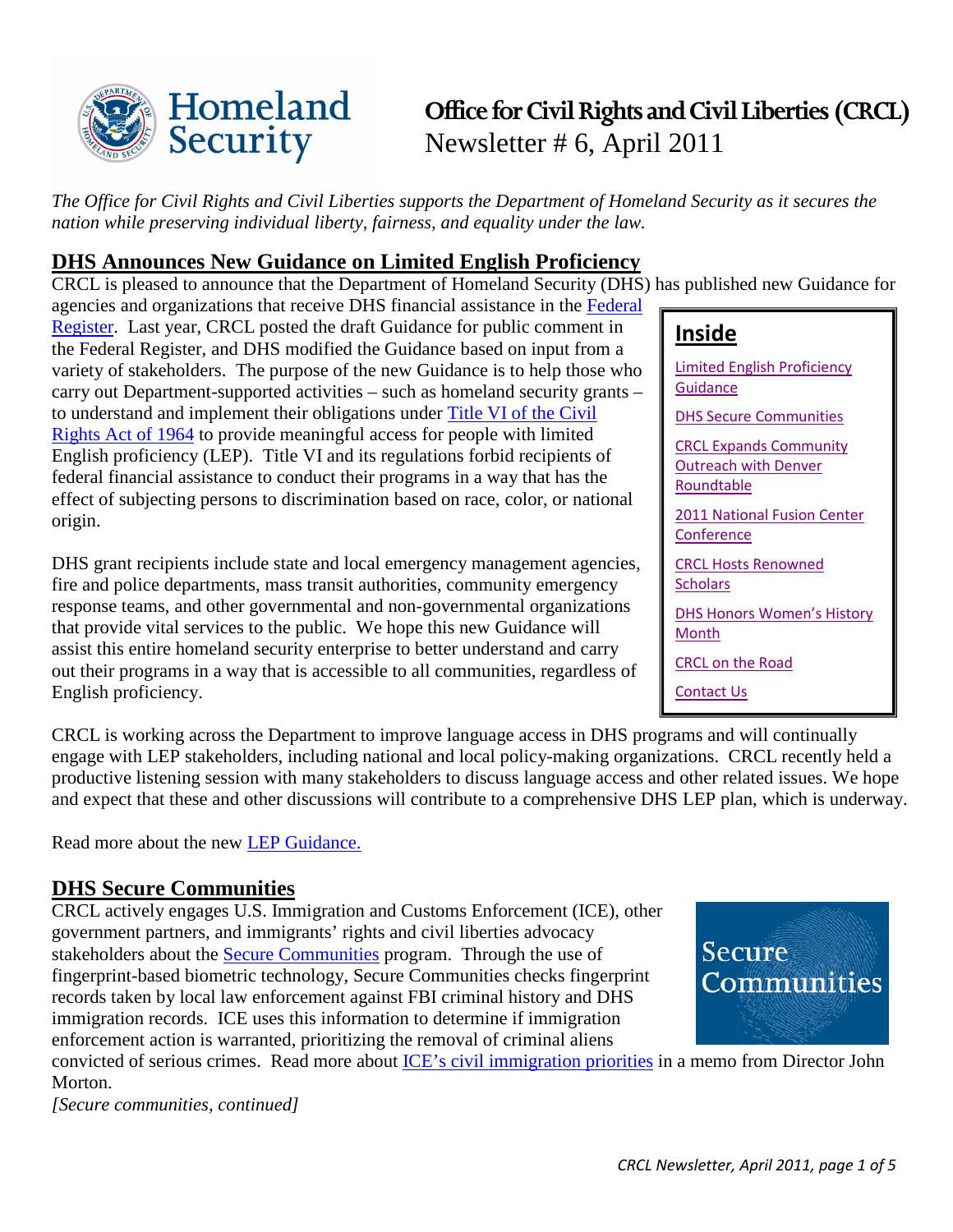CRCL and ICE are working together extensively to further solidify civil rights monitoring and oversight of the program, including developing statistical analysis protocols, consistent training guidance for local law enforcement officers, and more transparent procedures for how complaints will be processed and investigated. CRCL also recently held a listening session with many immigrants' rights and civil liberties advocacy groups to discuss the Secure Communities program. The meeting provided a forum for CRCL Officer Margo Schlanger to hear concerns and suggestions on how to improve the program.

DHS is serious about responding to complaints or allegations as a result of Secure Communities. Individuals and organizations should [report allegations](http://www.dhs.gov/xabout/structure/gc_1273526572731.shtm) of racial profiling, due process violations, or other potential violations of civil rights or civil liberties to CRCL.

To learn more about Secure Communities and to share your thoughts on the program, please contact us at [crcloutreach@dhs.gov.](mailto:crcloutreach@dhs.gov)

# <span id="page-1-0"></span>**CRCL Expands Community Outreach with Denver Roundtable**

As part of its continued expansion of community engagement and outreach, CRCL recently inaugurated a quarterly community engagement roundtable in Denver, Colorado. The meeting was attended by organizations and leaders representing Latino, Asian/Asian Pacific Islander, Middle Eastern, African, Jewish and Muslim communities. Several DHS components and other federal and state partners also attended the meeting, including representatives from TSA, ICE, CBP, USCIS, DOJ, FBI, and the Colorado Governor's Office of Homeland Security.



*CRCL's inaugural Denver roundtable*

The roundtable discussion focused on DHS programs, including Secure Communities (see section above). ICE and CRCL immigration experts were present to listen and respond to community concerns and identify any issues requiring follow-up. Future quarterly roundtables in Denver have been scheduled for the rest of the year and will be hosted by USCIS, the Mosaic Multicultural Foundation, and the Colorado Muslim Society—the largest Muslim mosque in Colorado. Click [here](http://testdhsgov.edgesuite.net/xabout/structure/gc_1273873058706.shtm) for more information about CRCL's Community Engagement activities.

### <span id="page-1-1"></span>**2011 National Fusion Center Conference**

In March, CRCL also traveled to Denver, Colorado to present and exhibit at the 2011 National Fusion Center conference. The annual conference brings together more than 1,000 fusion center directors, analysts and federal partners from across the country and provided training, technical assistance, and other support to meet the goals outlined in the *[National Strategy for Information Sharing](http://www.dhs.gov/xlibrary/assets/dhs_information_sharing_strategy.pdf)*.

In accordance with the [Implementing Recommendations of the](http://intelligence.senate.gov/laws/pl11053.pdf)  [9/11 Commission Act of 2007,](http://intelligence.senate.gov/laws/pl11053.pdf) CRCL provides training on privacy, civil rights and civil liberties for all DHS officers and intelligence

analysts at state, local and tribal fusion centers. During the conference, CRCL staff interacted with conference participants at the CRCL exhibition booth and provided materials on privacy training and other CRCL resources. *[National Fusion Center Conference, continued]*



*The CRCL booth at the National Fusion Center Conference*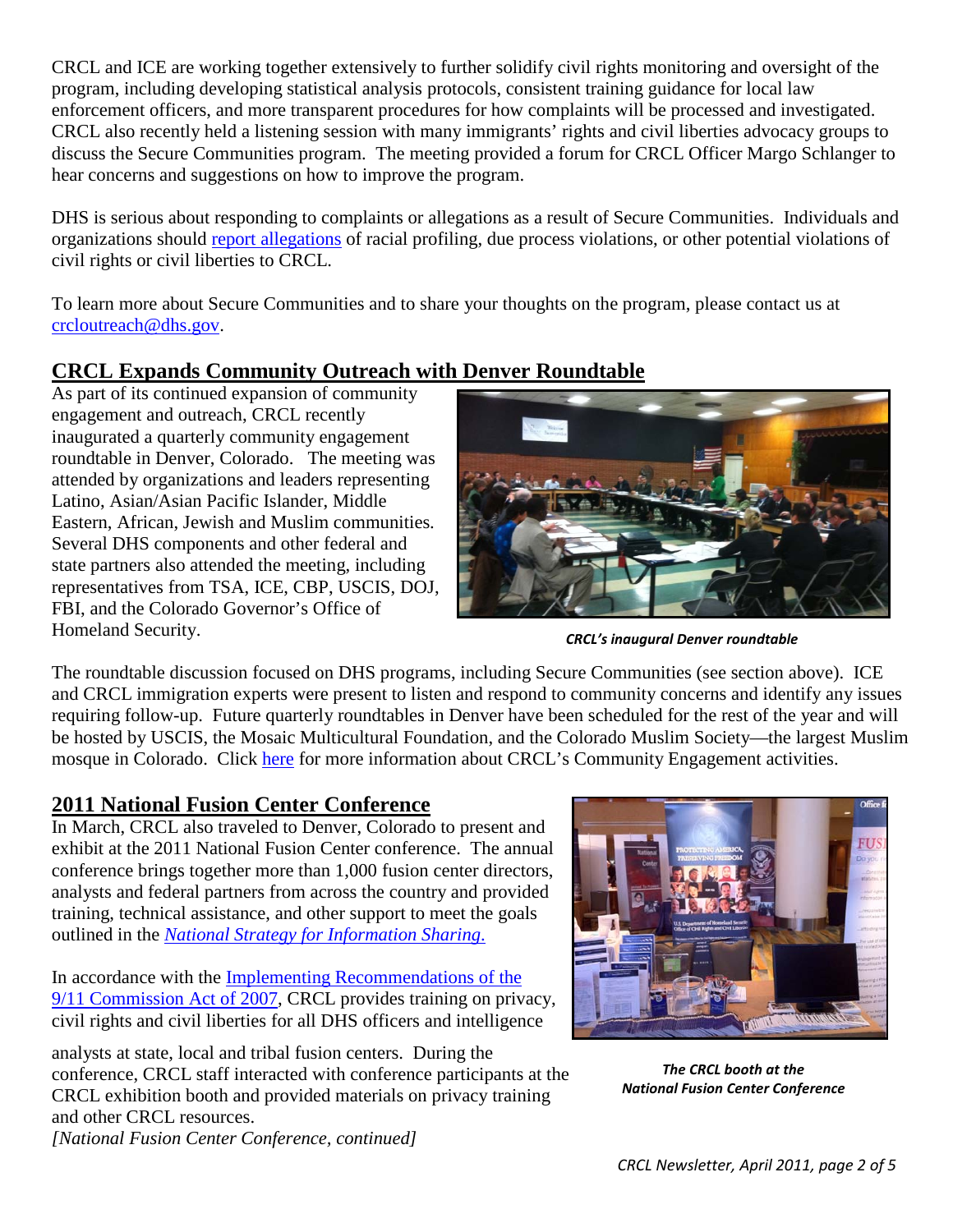As part of the conference agenda, staff conducted an hour-long overview of CRCL's web portal, which provides access to a wide range of [resources and training materials](http://www.it.ojp.gov/PrivacyLiberty) that address civil rights, civil liberties and privacy. David Gersten, Director of CRCL's Programs Branch, presented at the fusion center directors meeting and at a breakout session on building partnerships through community outreach.

### <span id="page-2-0"></span>**CRCL Hosts Renowned Diversity and Immigration Scholars**

CRCL recently welcomed presentations from two acclaimed scholars in the fields of diversity and immigration— Harvard University professor Frank Dobbin and Brookings Institute Senior Fellow Audrey Singer.

Professor Dobbin is a sociologist and leading researcher on the topic of workplace diversity. He presented his

research findings on successful diversity programs at a joint meeting of the DHS Equal Employment Opportunity Council and Human Capital Leadership Council, and shared strategies for promoting diversity throughout the Department.

Demographer Audrey Singer is an immigration expert with the Metropolitan Policy Program at the Brookings Institute. Dr. Singer's work focuses on  $21<sup>st</sup>$  century immigrant gateways and new immigrant settlement patterns. She presented findings on immigration trends in the metropolitan areas of Atlanta, Denver, Seattle, and Washington, DC— urban centers where CRCL is currently increasing its engagement with diverse ethnic and community-based organizations.



*Immigration expert Audrey Singer*

## <span id="page-2-1"></span>**DHS Honors Women's History Month**

CRCL recently participated in a DHS-wide event honoring Women's History Month at which DHS Secretary Janet Napolitano recognized some of the programs and initiatives across DHS that demonstrate the Department's commitment to increasing the safety of women and girls.

Among the many initiatives highlighted was the DHS [Blue Campaign,](http://www.dhs.gov/files/programs/gc_1270739792024.shtm) which unifies efforts across the Department and components to help prevent, detect, and investigate human trafficking—a crime that disproportionately affects women and girls; ICE's [Victim Assistance Program](http://www.ice.gov/human-trafficking/) which provides guidance and support for victims of violent crimes; and the CRCL/ICE partnership focused on ensuring the safety and health of women housed in detention facilities.



*CRCL staff with Secretary Napolitano at DHS Women's History Month event*

While DHS is proud of its many accomplishments in protecting women and girls, there is always the opportunity to do more. DHS is committed to further ensuring the security of women and girls in the years to come. If you have suggestions for how we can improve in this area, we'd love to hear them at [crcloutreach@dhs.gov.](mailto:crcloutreach@dhs.gov)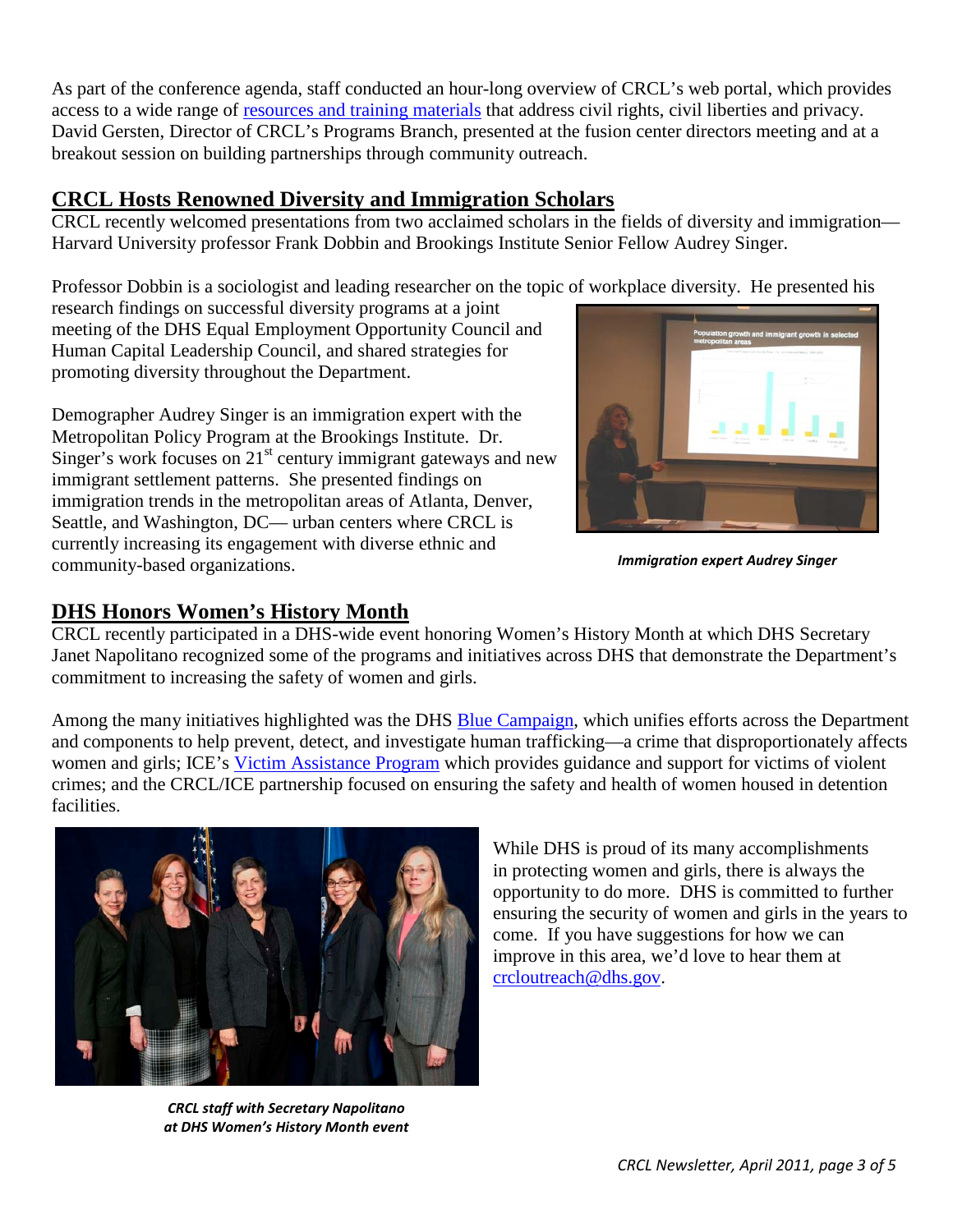### **CRCL on the Road, March and April 2011**

#### *March 1 – New York, New York*

A CRCL representative delivered training on Countering Violent Extremism for federal, state, and local law enforcement.

#### *March 2 – Portland, Maine*

A CRCL representative met with diverse ethnic and community-based organizations to discuss civil rights and civil liberties issues.

#### *March 4 – New Haven, Connecticut*

CRCL Officer Margo Schlanger spoke on a panel at the A CRCL representative spoke to students at Brigham Fourteenth Annual Liman Colloquium on Collaboration, Cooperation, and Confrontation.

#### *March 8 – Lincoln, Nebraska*

A CRCL representative trained new USCIS Verification Division staff on civil rights and civil liberties issues associated with E-Verify.

#### *March 9 – Denver, Colorado*

CRCL staff led the inaugural meeting of a regular Denver Community Engagement roundtable.

#### *March 9 – Warren, Michigan*

CRCL Officer Margo Schlanger attended a BRIDGES community meeting, along with ICE Assistant Deputy Director Beth Gibson.

#### *March 14 - 17 – Denver, Colorado*

CRCL staff attended the National Fusion Center conference.

#### *March 18 – New York, New York*

A CRCL representative spoke on a panel concerning intelligence and law enforcement at the Brennan Center event with diverse ethnic and community stakeholders. for Justice at New York University School of Law.

#### *March 31-April 1 – Boston, Massachusetts*

CRCL representatives attended a BRIDGES meeting with federal partners and community leaders.

#### *March 31-April 2 – Atlanta, Georgia*

CRCL representatives met with community groups, U.S. Attorney for the Northern District of Georgia Sally Yates, and DHS leadership in the Atlanta-area.

#### *April 1 – Minneapolis, Minnesota*

CRCL hosted a roundtable with Somali community groups and local and federal partners.

#### *April 4-8 – Berlin, Germany*

A CRCL representative spoke on a panel hosted by the U.S-Germany Security Contact Group that focused on how research can inform immigration policy.

#### *April 5 – Provo, Utah*

Young University as part of the Walter and Leonore Annenberg Public Service Speakers Bureau.

#### *April 6 and 8 – Chicago, Illinois*

CRCL hosted two events – a regular roundtable meeting with diverse ethnic and community-based organizations, and a special Somali community town hall.

#### *April 19 – Los Angeles, California*

A CRCL representative will conduct Intelligence and CVE training for the Los Angeles Police Department.

#### *April 26 – Tampa, Florida*

CRCL staff will meet with diverse ethnic and communitybased organizations to plan for a regular roundtable in Central Florida.

#### *April 28 – Los Angeles, California*

CRCL Officer Margo Schlanger will meet with several non-governmental organizations to discuss civil rights and civil liberties issues.

#### *April 30 – Cleveland, Ohio*

A CRCL representative will participate in a town hall

#### *April 30 – Cleveland, Ohio*

A CRCL representative will participate in a town hall event with diverse ethnic and community stakeholders.